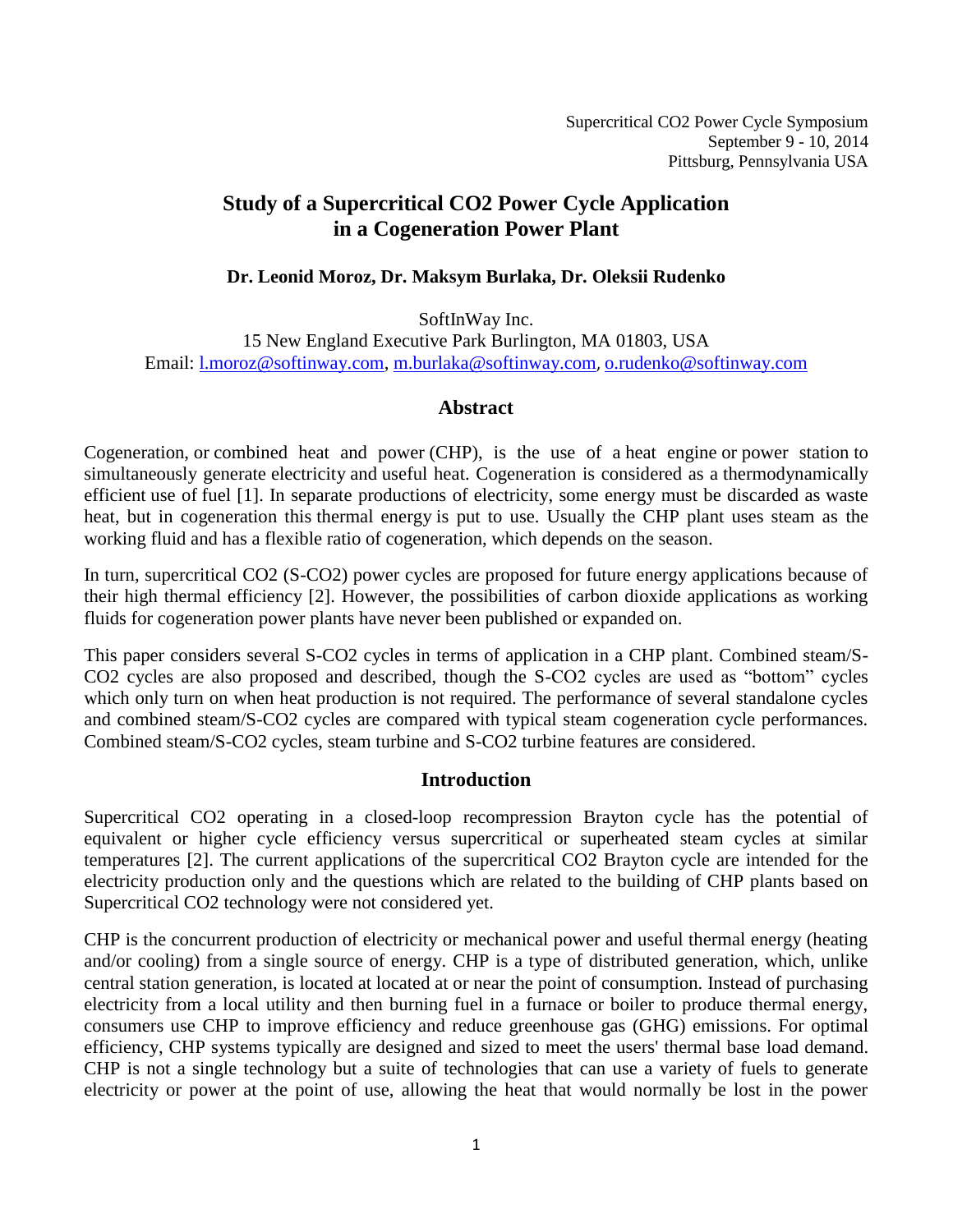generation process to be recovered to provide needed heating and/or cooling. This allows for much greater improvement in overall fuel efficiency, therefore resulting in lower costs and CO2 emissions. CHP's potential for energy saving is vast.

It should be noted that CHP may not be widely recognized outside industrial, commercial, institutional, and utility circles, but it has quietly been providing highly efficient electricity and process heat to some of the most vital industries, largest employers, urban centers, and campuses. While the traditional method of separately producing useful heat and power has a typical combined efficiency of 45 %, CHP systems can operate at efficiency levels as high as 80 % (Figure 1) [1].



**Figure 1. CHP Process Flow Diagram.**

Taking into consideration the high efficiency of fuel energy utilization of CHP plants and the high potential of the supercritical CO2 technology, the latter should be also considered as the base of future CHP plants. The comparison with traditional Steam based CHP plants also should be performed.

The study of CHP plant concepts were performed with the use of the heat balance calculation tool  $AXCYCLE^{TM}$  [3].

CHP can use a variety of fuels, both fossil- and renewable-based. However the consideration of all varieties of fuel is a quite complex task and for simplicity the only fossil fuel based CHP plants will be considered in the scope of this paper. Other source-based CHP with supercritical CO2 may be the topic of interest of future papers.

Fossil-fired Steam Power plants always include a Steam Generator (SG), which represents a complex heat exchanger for the heat transfer from the flue gas to the main working fluid (steam). A slightly simplified scheme of a typical water SG is shown on Figure 2. Consideration of SG as a complex heat exchanger allows to organize the process of heat transfer between the fluids more effectively and to take into the consideration an efficiency of SG heat utilization at the step of the conceptual cycle design.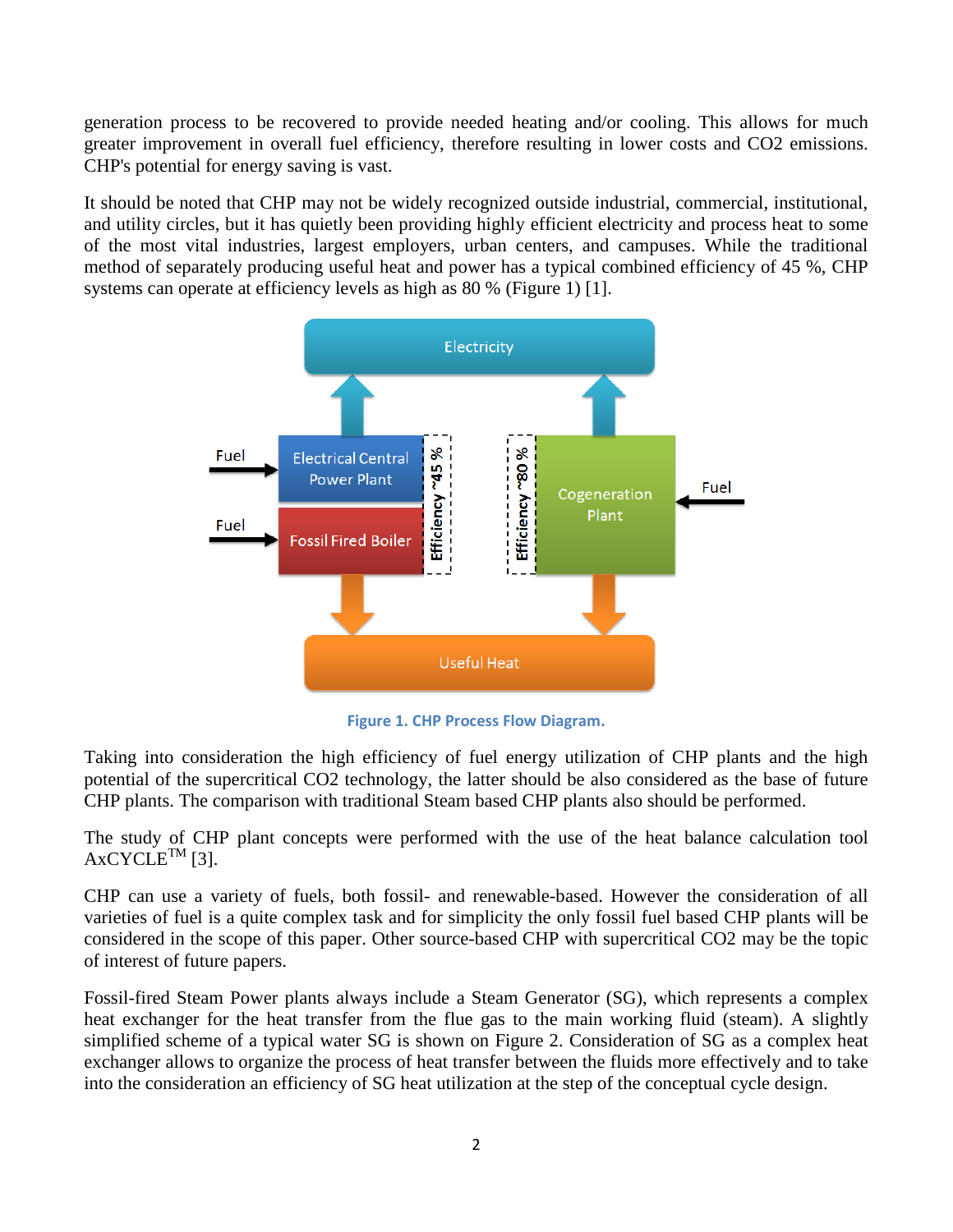

**Figure 2. Fossil Fuel Fired Water Steam Generator.**

Consideration of SG for a single S-CO2 cycle is especially important because of the small temperature difference in the main heater due to a high degree of the heat recuperation. Such a fact is necessary to take into consideration with S-CO2 power cycle coupling for each specific heat source. Some issues of supercritical CO2 power cycle coupling to the different heat sources were presented in the report [4].

Typical Steam Rankine cycle CHP plants are usually based on a condensation steam power cycle. In such an embodiment the cogeneration is implemented by the adjustable steam extraction for heat production. In dependency with the useful heat purposes the extraction as well as the heated water may have different parameters. For urban centers or campuses heating, the typical steam pressure of the extraction is about 0.2 MPa due to the value of the condensation temperature at this pressure (120.21 °C.) Steam from this extraction is heating the water for the consumers. After the heating the water usually has a temperature around 100°C. The typical pressure of the water for the consumers is about 1 MPa. The mentioned parameters were used as the base in this study.

In order to accommodate supercritical CO2 technology to CHP conception, a lot of configurations and approaches were considered and the following two approaches with two embodiments for each were selected as the most interesting ones:

## **1. Steam Rankine cycle CHP plant with bottoming supercritical CO2 cycle**

- a. Combined Complex Steam-S-CO2 CHP Plant
- b. Combined Simple Steam-S-CO2 CHP Plant

## **2. CHP plant with single supercritical CO2 working fluid**

- a. Cascaded Supercritical CO2 CHP Plant
- b. Single Supercritical CO2 CHP Plant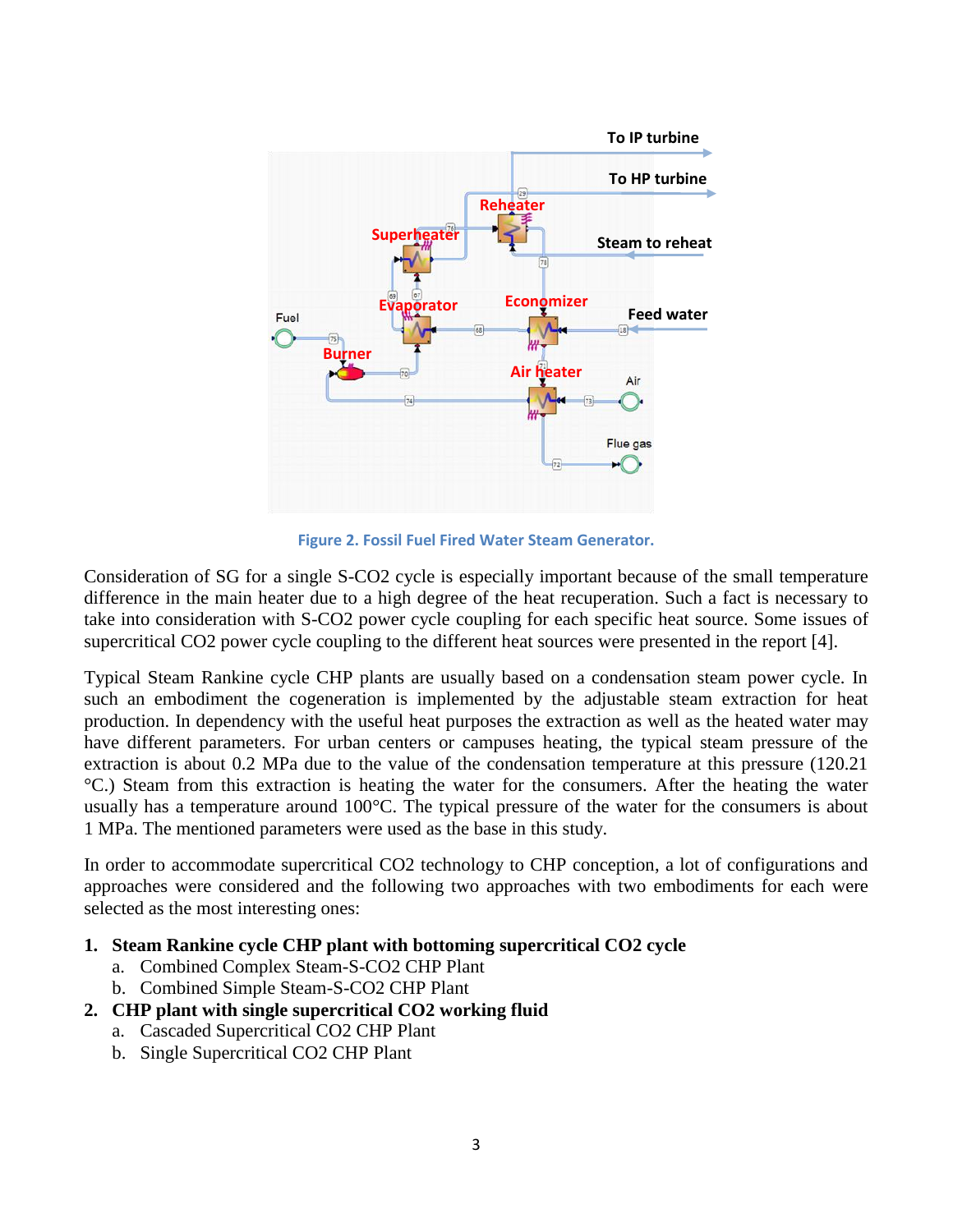The cogeneration steam turbine unit T-250/300-23.5 was taken as a base for comparison. The performance warranty for both electrical power and combined heat and power modes is presented in table 1 [5].

| <b>Parameter</b>       | Unit      | <b>No Heat Load</b> | <b>Maximum Heat Load</b> |
|------------------------|-----------|---------------------|--------------------------|
| Total heat consumption | <b>MW</b> | 790                 | 790                      |
| Live steam temperature | $\circ$   | 540                 | 540                      |
| Live steam pressure    | MPa       | 23.5                | 23.5                     |
| Net electrical power   | MW        | 300                 | 253                      |
| Heat production        | MW        |                     | 384                      |

#### **Table 1.T-250/300-23.5 performance warranty.**

In order to correctly compare the proposed concepts of S-CO2-based CHP plants with the ordinary CHP unit presented above we use the same total heat consumption and live steam conditions for the combined Steam-S-CO2 schemes. However, for the S-CO2 schemes the live pressure of S-CO2 was optimized and was consequently different. The efficiency of the steam turbine cylinders as well as the CO2 turbine and the compressor were taken as 90 %. The efficiency of the alternators was assigned as 98% and the heat losses for the regenerative heaters of the steam cycle part as well as for the S-CO2 recuperators were defined as 1 % from the transferred heat amounts.

# **1. Steam Rankine Cycle CHP Plant with Bottoming Supercritical CO2 Cycle**

The first concept of CHP is the following: we took the same SG as in the T-250/300-23.5 but the proper scheme of this steam turbine unit was modified by removing of some Steam cycle components. In place of the steam cycle parts that were removed the bottoming S-CO2 cycle was incorporated. Heat production is realized by using some portion of steam after the turbine for water heating which then is directed to the consumer.

# **1.a. Combined Complex Steam-S-CO2 CHP Plant**

In the current embodiment instead of the adjustable extraction we fully exclude the Low Pressure (LP) cylinder of the turbine so the steam after the Intermediate Pressure (IP) cylinder is directed to the control splitter which divides the main flow into two parts. The first part is directed to the supercritical CO2 heating and the second part goes to the water heating for the consumers (Figure 3.) In spite of the steam scheme simplification the steam part still has a system of regeneration which includes 1 Low Pressure (LP) heater and 3 High Pressure (HP) heaters as well as a steam reheat after the High Pressure (HP) cylinder. Since we excluded the LP cylinder changes of the heat load does not affect the steam turbine performance.

The considered bottoming supercritical CO2 cycle is quite simple and corresponds to a simple closed recuperated Brayton cycle [6]. The scheme consists of a turbine, a compressor, a recuperator and a cooler. The maximum supercritical CO2 temperature is equal to 120°C according to the steam saturation temperature at the pressure of 0.2 MPa. Actually, the temperature of the CO2 should be slightly lower than 120° C due to underheating (temperature closure). However the underheating was compensated by the heat of the superheated steam before the Intermediate Heat Exchanger (IHX). The bottoming supercritical CO2 cycle has a lower pressure of 7.7 MPa and a compressor outlet pressure of 15 MPa.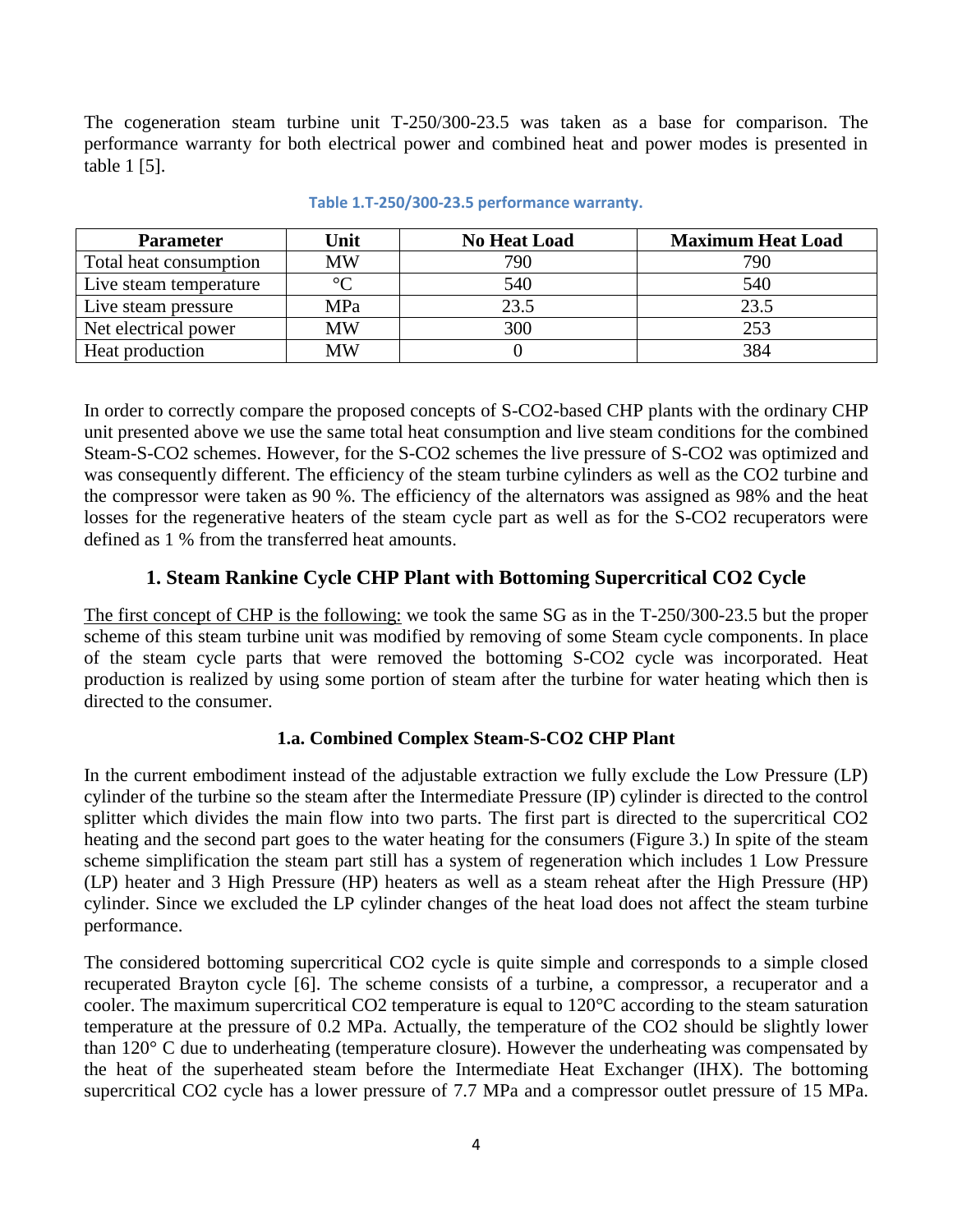The temperature of the supercritical CO2 after the cooler was 32°C and the recuperator efficiency was taken as 95 %.

In such a scheme the steam turbine constantly produces 252.3 MW of net electrical power with any heat load values if all the conditions are kept constant. However, the electrical power produced by the CO2 turbine is varying depending on the heat load. It is obvious that when we direct more steam to the CO2 heating loop we produce more electricity and less heat and vice versa correspondingly.



**Figure 3. Combined Complex Steam-SCO2 CHP Plant**

The obvious advantages of such a concept of CHP plant are that the SG remains the same so it is not necessary to design a new one for the S-CO2 implementation, which in turn can be a quite challenging task. The HP and IP steam turbine cylinders also remain the same as well as the HP and LP heaters of the steam turbine unit regeneration system while featuring the absence of a volumetrically imposing LP cylinder. The condenser will be significantly smaller than an ordinary one because of the high pressure of condensation. The bottoming S-CO2 cycle is extremely simple due to the low temperature of the live CO2, the single recuperator scheme and the low temperature gradient at the recuperator.

## **1.b. Combined Simple Steam-S-CO2 CHP Plant**

The second considered embodiment according to the first approach is the cycle with the simpler diagram of Steam Cycle part than in the embodiment of section 1.a.

The new scheme is presented on Figure 4 (The designations are the same as on Figure 3). The simplification is done through the removing of the IP cylinder and all of the steam heat regeneration system. Thus in this scheme the steam after the HP turbine flows to the control splitter which divides the main flow into two parts. The first part is directed to the supercritical CO2 heating and the second part goes to the water heating for the consumers. In such a scheme the steam turbine constantly produces 140,4 MW of net electrical power with any heat load values at *ceteris paribus*. As in the previous embodiment the electrical power produced by the CO2 turbine is depends on the heat load.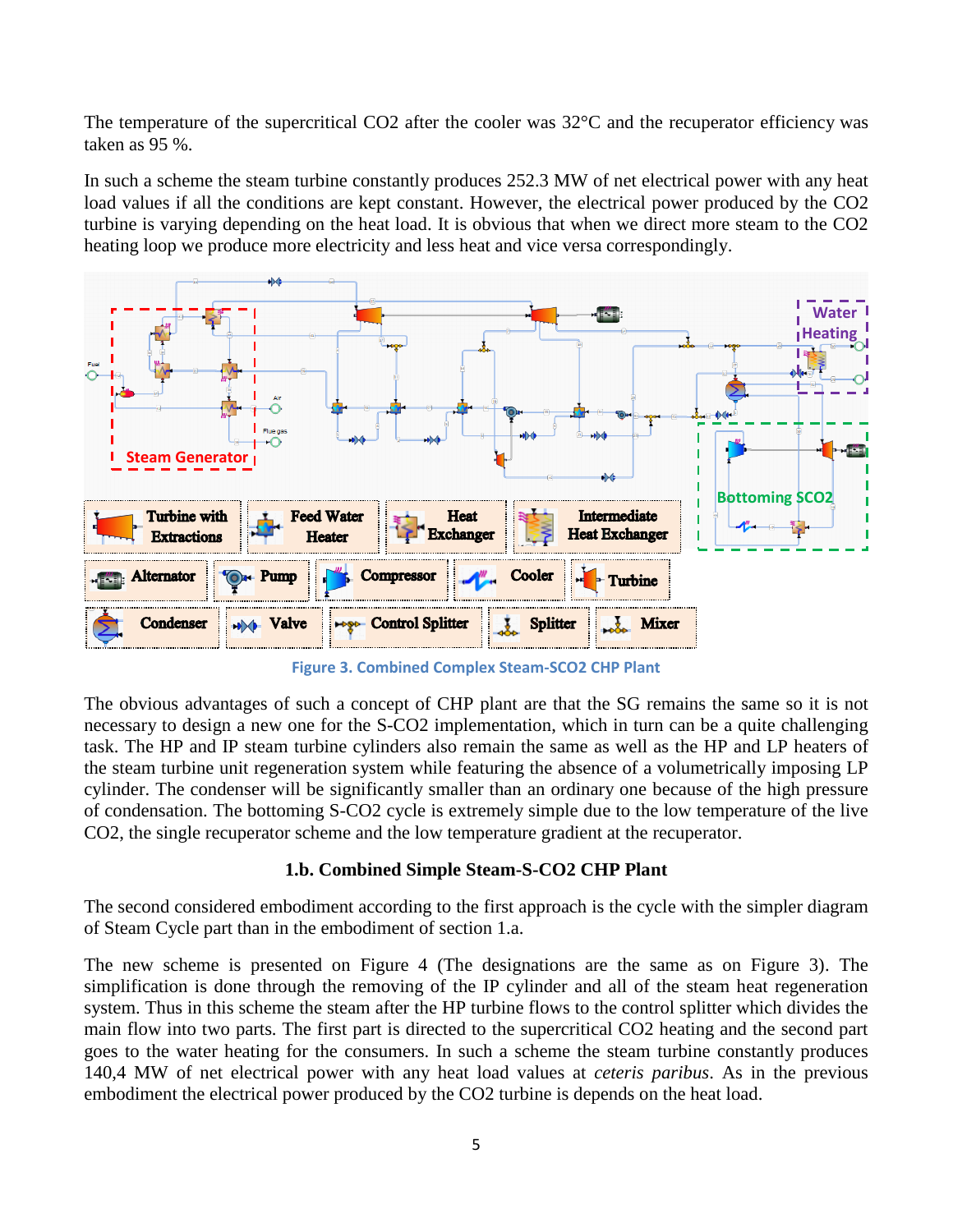Structurally, the bottoming supercritical CO2 cycle was the same as in the scheme of Figure 3. However, some of parameters were different. Namely, since we removed the IP cylinder of the steam turbine the pressure after the turbine became 3 MPa. Accordingly, the live supercritical CO2 temperature was equal to 225°C. It should be noted that the saturation temperature at the pressure of 3 MPa is 233.8°C so the underheating was equal to 8.8 °C which is different from the previous scheme because it could not be compensated by steam superheating due to its small magnitude. The bottoming supercritical CO2 cycle has a lower pressure of 7.7 MPa and an upper pressure of 25 MPa. The temperature of the supercritical CO2 after the cooler was 32°C with a recuperator efficiency of 95 %.



**Figure 4. Combined Simple Steam-SCO2 CHP Plant**

## **2. CHP plant with single supercritical CO2 working fluid**

The second concept of CHP is the concept according to which only the supercritical CO2 fluid is used and the heat from the fossil fuel burning is transferred to the supercritical CO2 directly to the complex heater. It should be pointed out that strictly speaking the fossil fuel burner cannot be named as Steam Generator for this scheme because it does not generate steam but instead warms up the supercritical CO2 fluid. For this reason, it is named here as Complex Supercritical CO2 Heater (CSCO2H). CSCO2H is of the same type as the Water SG but with accommodated internal heaters to the supercritical CO2 features. The heat production is realized by water heating in the supercritical CO2 coolers or directly in the complex heater.

The obvious advantage of such a concept is that the only one working fluid is used.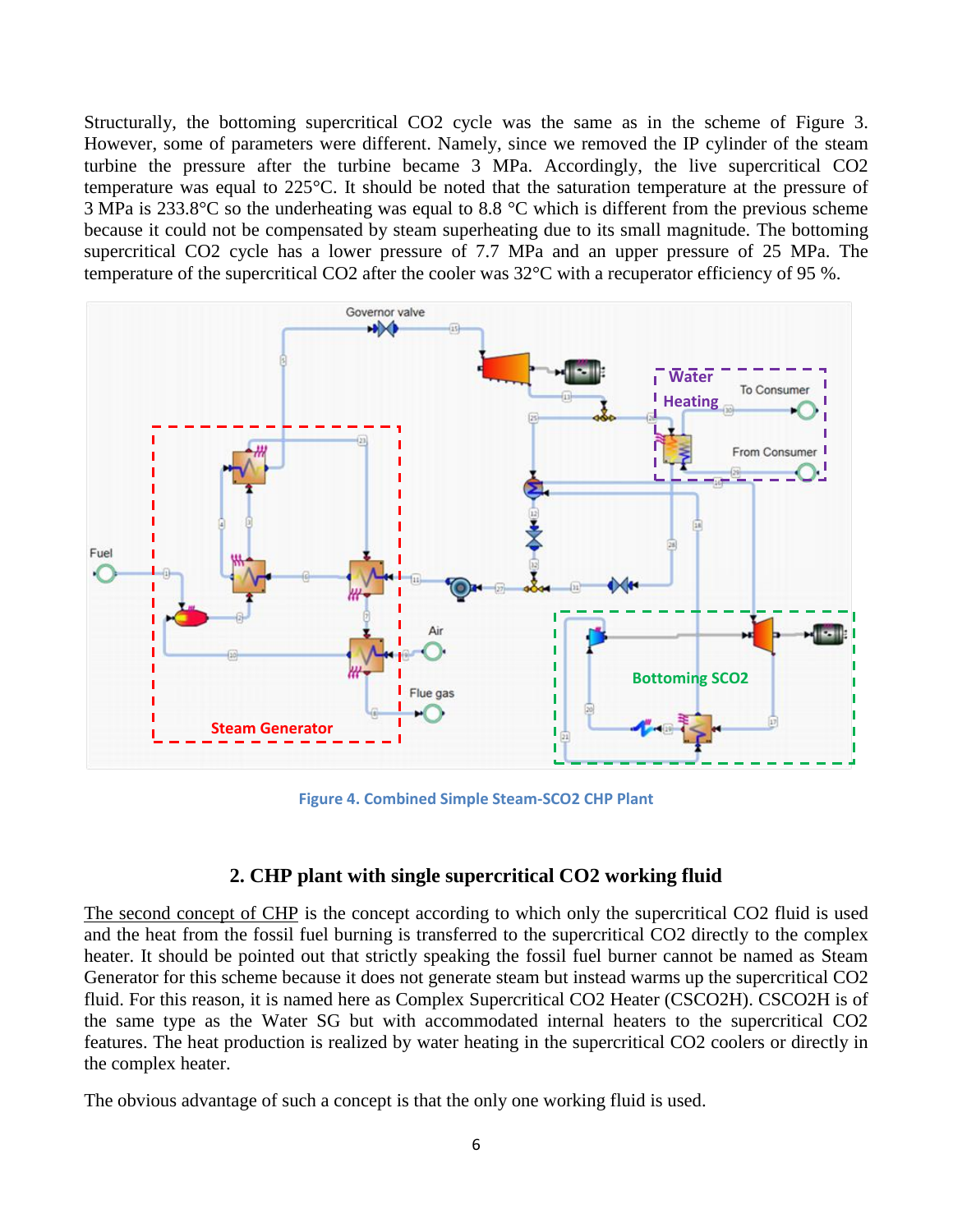#### **2.a. Cascaded Supercritical CO2 CHP Plant**

The first embodiment of the second concept is based on the cascaded supercritical CO2 approach [4] in the context of CHP technology (cf. Figure 5. The designations are the same as on Figure 3). According to the approach, the cascade of supercritical CO2 recompression cycles [2] is used for an electrical power production. The cascade of supercritical CO2 cycles is reasonable because of the small temperature difference in the IHX due to the high degree of supercritical CO2 cycle heat recuperation and allows utilizing heat from the burning of the fossil fuel more effectively. The CSCO2H differs from the water SG by that here the economizer and the reheater are absent and by that the two main IHXs will also in all probability differ from the evaporator and the heater in the ordinary SG.



**Figure 5.Cascaded Supercritical CO2 CHP Plant**

The temperature of the live carbon dioxide in the HT cycle of the cascade was equal to  $540^{\circ}$ C while it was equal to 300°C for the LT cycle. The lower pressure magnitude of both cycles was assigned as 7.7 MPa while the compressor outlet pressure magnitudes were optimized and defined as 21 MPa and 20 MPa for the HT and LT cycles, respectively. The recuperators' efficiency equal to 95 %.

In order to get the possibility to heat the water for the consumers up to  $100^{\circ}$ C the ratio of mass flow rates between the main compressor and the recompressor was optimized for both the HT and LT cycles of the cascade to finally obtain a temperature of carbon dioxide after the LT recuperator equal to 115°C for HT cycle and 110 °C for LT cycle respectively. In addition, to avoid negative pinch on the water heater (SCO2 cooler) the temperature of the supercritical CO2 after the cooler was increased from 32 °C to 37 °C.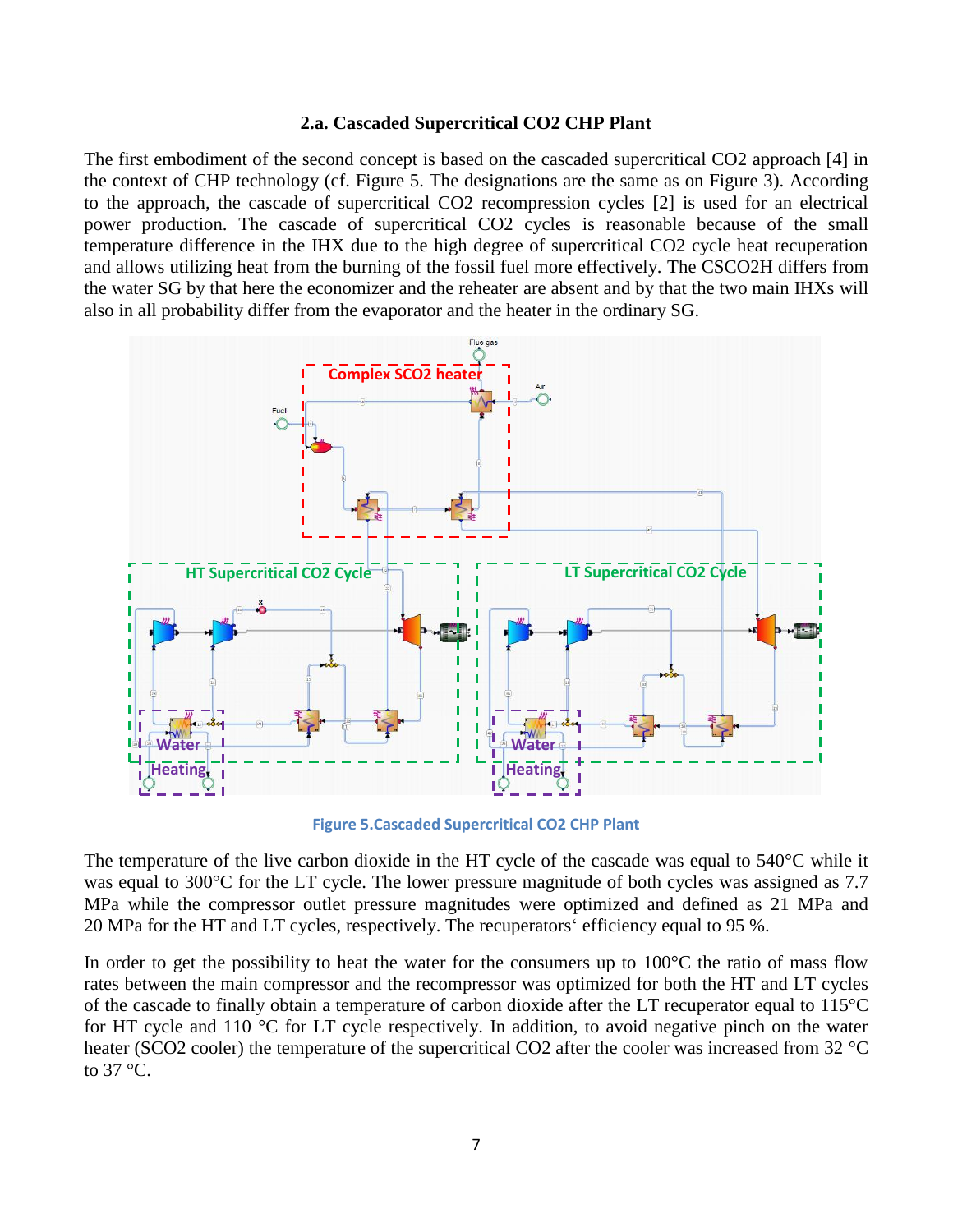It should be pointed out that the heat load in such a CHP plant can be adjusted by dividing the cooling water into two parts. One part should be directed to the consumers while the other should go to the cooling tower which is not shown on the presented Figure. However, the total amount of cooling water should be the same to preserve the mode of turbines operation and the power production.

In such a scheme both turbines together constantly produce 311.6 MW of net electrical power with any heat load values if all the rest of the conditions are kept constant.

It should be noted that the first turbine in the cascade produces much more electrical power in comparison with the second one (297.7 MW vs. 13.9 MW, respectively). Thus, to simplify the scheme the additional water heater was used instead of the second supercritical CO2 cycle. Such a scheme is considered below.

#### **2.b. Single Supercritical CO2 CHP Plant**

The second embodiment of the second concept differs from the previous one by that the second supercritical CO2 cycle (LT) was substituted by an additional water heater, as pictured on Figure 6 (The designations are the same as on Figure 3).



**Figure 6. Single Supercritical CO2 CHP Plant**

The temperature of the live carbon dioxide in the HT cycle of the cascade was equal to 540°C. The minimum pressure of the cycle was assigned as 7.7 MPa. In turn, the maximum pressure was defined as 21 MPa. The temperature of the supercritical CO2 after the cooler was 37 °C. The recuperators' efficiency was taken as 95 %.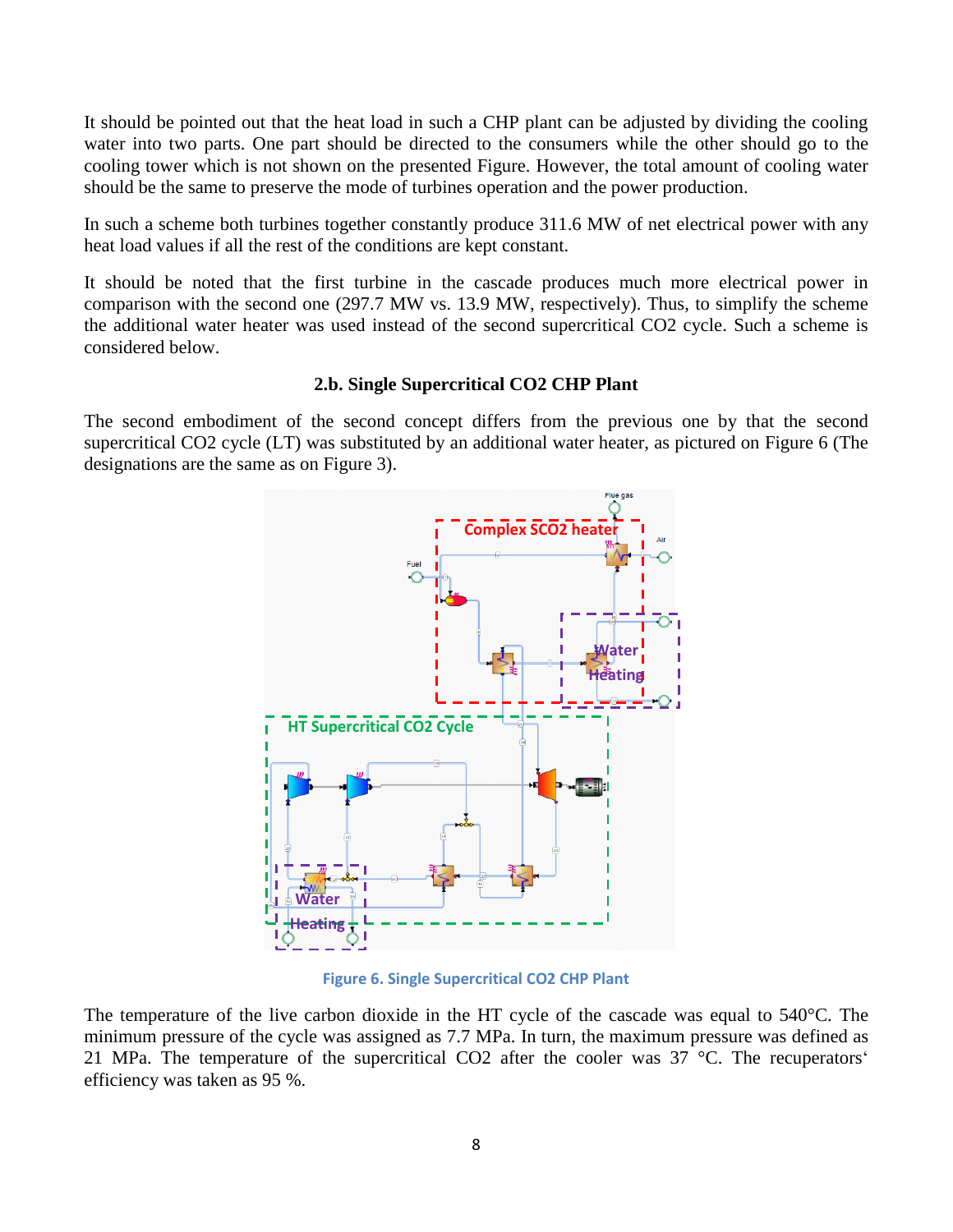As in the previous case, the ratio of mass flow rates between the main compressor and the recompressor was optimized to obtain the temperature of carbon dioxide after LT recuperator equal to 115 °C to provide sufficiently warm enough water to the customers.

The heat load adjustment as in the previous case can be realized by the subdivision of the heated water between the consumers and cooling tower (again not shown on the presented Figure). The total amount of cooling water should be the same due to the same reasons as for the cascaded S-CO2 CHP embodiment.

In such a scheme, the supercritical CO2 turbine constantly produces 297.7 MW of net electrical power with any heat load values if the HT S-CO2 cycle parameters are left unaltered.

## **Calculation results and concepts comparison**

The performances of all the presented CHP plant concepts were calculated with different heat loads (HL) and compared with the performances of the T-250/300-23.5 unit. The main results are summarized in [Table2](#page-8-0) and shown on Figure 7.

<span id="page-8-0"></span>

| Parameter                                 | <b>Embodiment</b><br>1.a |                          | <b>Embodiment</b><br>1.b |                          | <b>Embodiment</b><br>2.a |                              | <b>Embodiment</b><br>2.b |                   | T-250/300                |            |  |  |
|-------------------------------------------|--------------------------|--------------------------|--------------------------|--------------------------|--------------------------|------------------------------|--------------------------|-------------------|--------------------------|------------|--|--|
|                                           | <b>HL0%</b>              | HL<br>100%               | <b>HL0%</b>              | HL.<br>100%              | <b>HL0%</b>              | HL<br>100%                   | <b>HL0%</b>              | <b>HL</b><br>100% | <b>HL0%</b>              | HL<br>100% |  |  |
| Heat<br>consumption,<br><b>MW</b>         | 789.998                  |                          |                          |                          |                          |                              |                          |                   |                          |            |  |  |
| Net electrical<br>power, MW               | 304.416                  | 252.283                  | 266.685                  | 140.4                    | 311.56                   | 311.56                       | 297.66                   | 297.66            | 300                      | 250        |  |  |
| Useful heat,<br><b>MW</b>                 |                          | 494.627                  | $\overline{\phantom{a}}$ | 607.627                  | -                        | 421.011                      | $\overline{\phantom{a}}$ | 436.166           | $\overline{\phantom{0}}$ | 384.100    |  |  |
| Electrical<br>efficiency                  | 38.53%                   | 31.93%                   | 33.76%                   | 17.77%                   | 39.44%                   | 39.44%                       | 37.68%                   | 37.68%            | 37.97%                   | 31.65%     |  |  |
| Heat<br>utilization<br>factor             | 0.385                    | 0.945                    | 0.338                    | 0.947                    | 0.394                    | 0.927                        | 0.364                    | 0.929             | 0.380                    | 0.803      |  |  |
| Potential of<br>Useful heat,<br><b>MW</b> |                          | $\overline{\phantom{a}}$ | $\overline{\phantom{a}}$ | $\overline{\phantom{a}}$ | 421.011                  | $\qquad \qquad \blacksquare$ | 436.166                  |                   |                          |            |  |  |

## **Table2. Calculated Performances of the Considered CHP Plants**

It is obvious from Figure 7 that for all the considered cycles (except for the T-250/300-23.5 cycle) the electrical power varies linearly with the heat load. Note that such a dependency is the consequence of the fact that we keep constant the efficiency of the bottoming CO2 cycle components. The characteristics for the installed unit (T-250/300-23.5) were built using data at the modes with zero and maximum heat loads from the literature [5]. In reality, the T-250/300-23.5 characteristics are slightly different from being strictly linear but it does not significantly affect the results of the current study.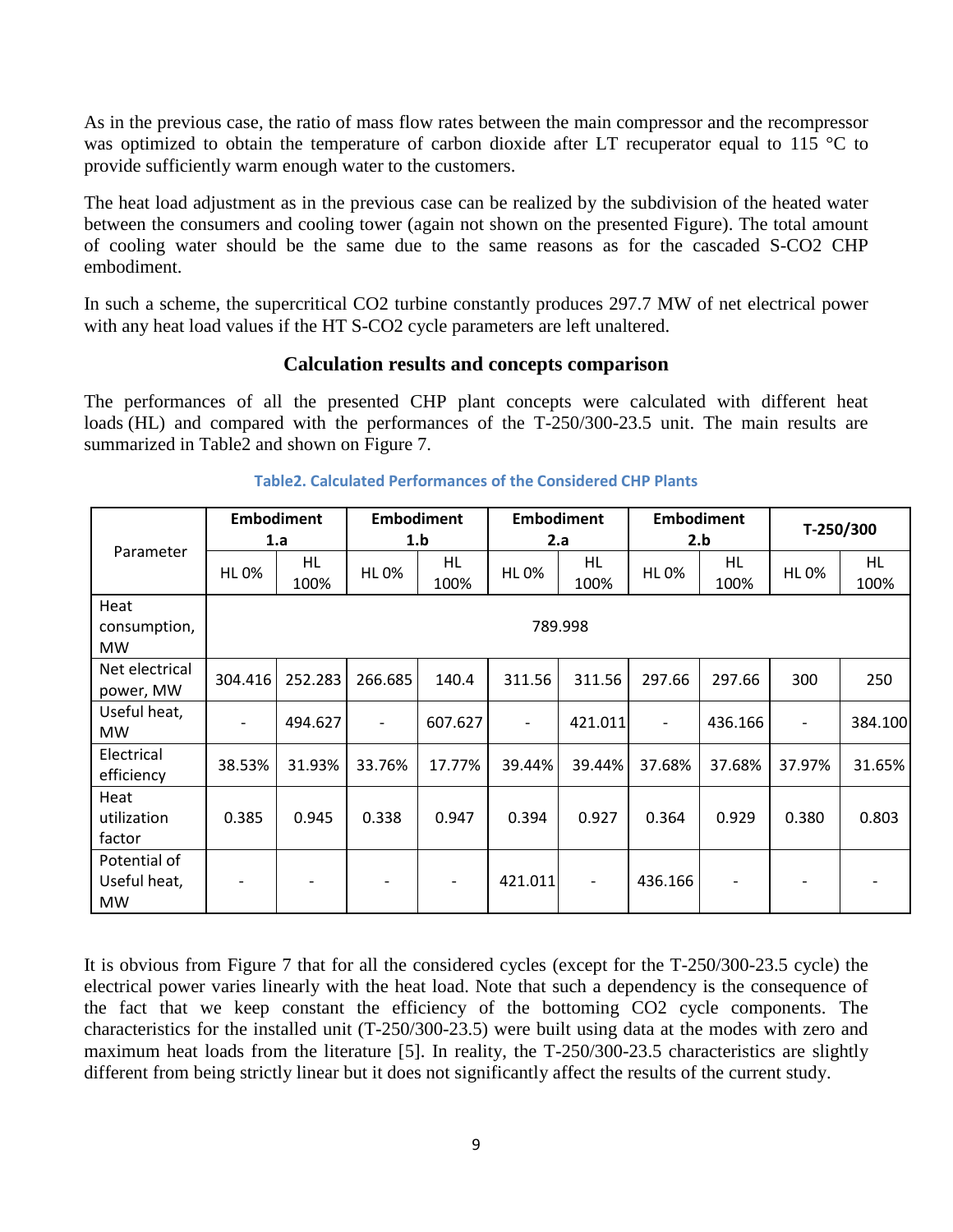

**T-250/300-23.5**

**Figure 7. Cycles performances at different heat loads.**

As one can observe from Figure 7, the diagram **1.b** (Simple Steam-SCO2) is the worst in terms of electric power generation with the maximum heat load as well as without it. However, this flow diagram is the simplest and this unit has the highest Heat Utilization Factor (HUF – the ratio of a sum of a Net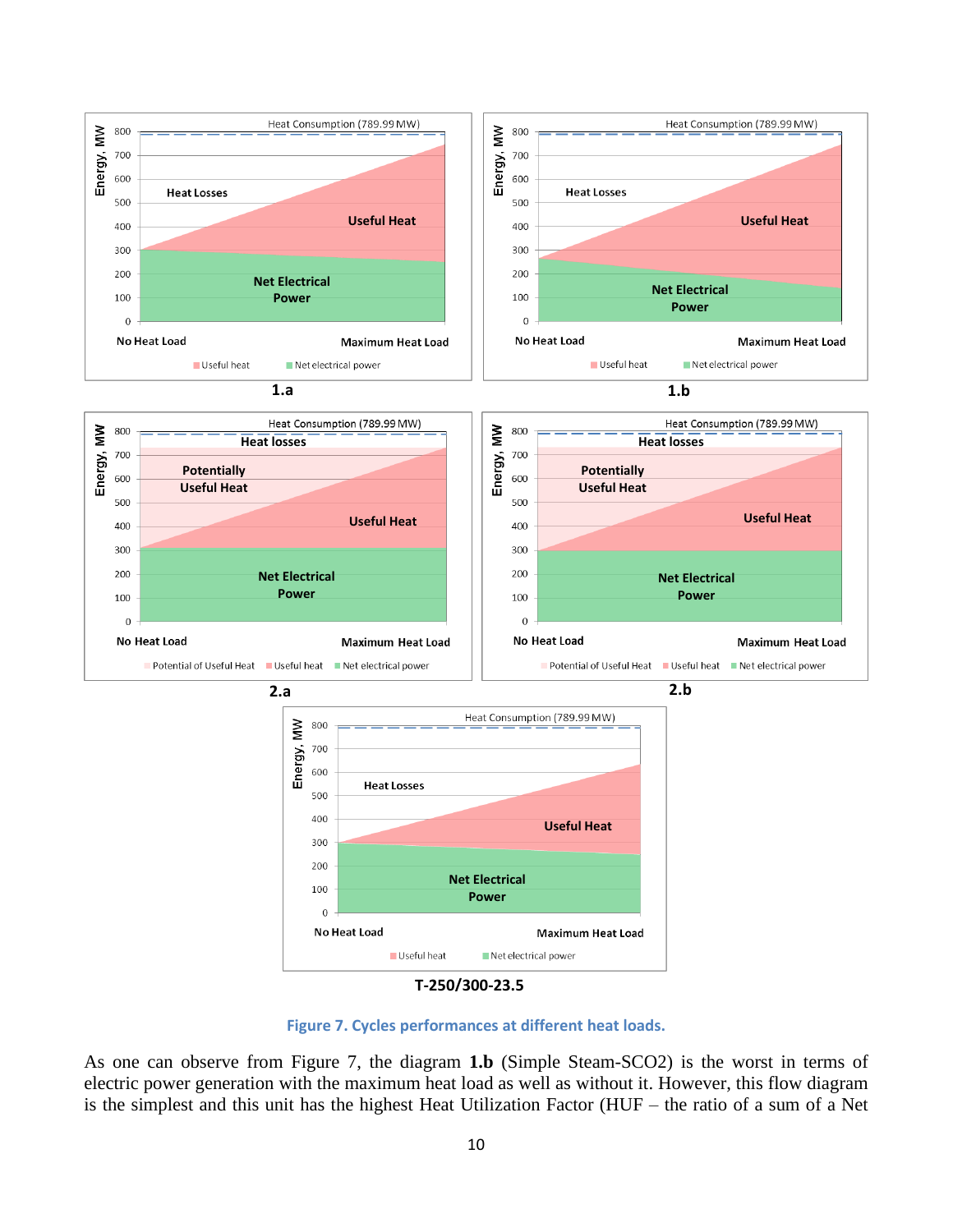Electrical Power and a Useful Heat to a Heat Consumption) at the modes with the 100% heat load due to a huge amount of useful heat. The complex Steam-SCO2 cycle (**1.a**) includes more power equipment but this diagram is more advantageous than the previous one due to the higher electricity generation and the quite high heat utilization factor (see Figure 7 and [Table2\)](#page-8-0).

The performances of the considered cycles exceed the ones of the T-250/300-23.5 at any heat load. Also the cycle **1.a** has a high unification degree with the existing steam turbine plants. To build it, we can use the boiler, HP and IP cylinders, heat exchangers and other equipment from the existing steam cycles. Considering the above Complex Steam-SCO2 cycle, the cycle **1.a** can be recommended as the initial step to use SCO2 technologies for CHP (for new plants and for the modernization of existing ones).

In the cycles **2.a** and **2.b** the electricity generation does not depend on the heat load of the plant for fixed fuel consumption (electrical efficiency is a constant). As it is evident from [Table2](#page-8-0) and Figure 7 the diagram **2.a** has the best performance (a higher electrical efficiency), but this scheme is more complicated in comparison with the embodiment **2.b**. To make a choice between the cycles **2.a** and **2.b** the value of the capital costs and the specific needs of the customer in the thermal and electrical energy should be considered. The values of the electric efficiency and the useful heat for the cycle **2.a** are superior to the similar parameters of the existing T-250/300-23.5 unit. According to the authors, the cycle **2.a** is the best of all the above.

## **Conclusions**

- Taking into consideration high efficiency of fuel energy utilization of CHP plants and the high potential of the supercritical CO2 technology the latter should be also considered as the base of future CHP plants.
- In order to accommodate supercritical CO2 technology to CHP conception numerous configurations and approaches were considered and the concepts were selected as the most interesting ones: 1 - Steam Rankine cycle CHP plant with bottoming supercritical CO2 cycle where the heat production is realized by using some portion of the steam after the turbine for water heating which is then directed to the consumers; 2 - CHP plant with a unique supercritical CO2 working fluid where the heat production is realized by water heating in supercritical CO2 coolers or directly in the complex heater.
- The complex and simple embodiments were considered for each of the supercritical CO2 CHP plant conception: 1.a - Combined Complex Steam-S-CO2 CHP Plant; 1.b - Combined Simple Steam-S-CO2 CHP Plant; 2.a - Cascaded Supercritical CO2 CHP Plant; 2.b - Single Supercritical CO2 CHP Plant.
- The obvious advantages of the "Steam Rankine cycle CHP plant with bottoming supercritical CO2 cycle" conception are that the SG remains the same so it is not necessary to design a new one for the supercritical CO2, which in turn can be a quite challenging task. The HP and IP steam turbine cylinders also remain the same as well as the HP and LP heaters of the steam turbine unit regeneration system while featuring the absence of the huge LP cylinder. Also the condenser will be significantly smaller than the ordinary one due to the high condensing pressure. The bottoming SCO2 cycle is extremely simple due to the low temperature of the live CO2, the single recuperator scheme and the low temperature gradient at the recuperator.
- The obvious advantage of the "CHP plant with single supercritical CO2 working fluid" concept is that a single working fluid is used.